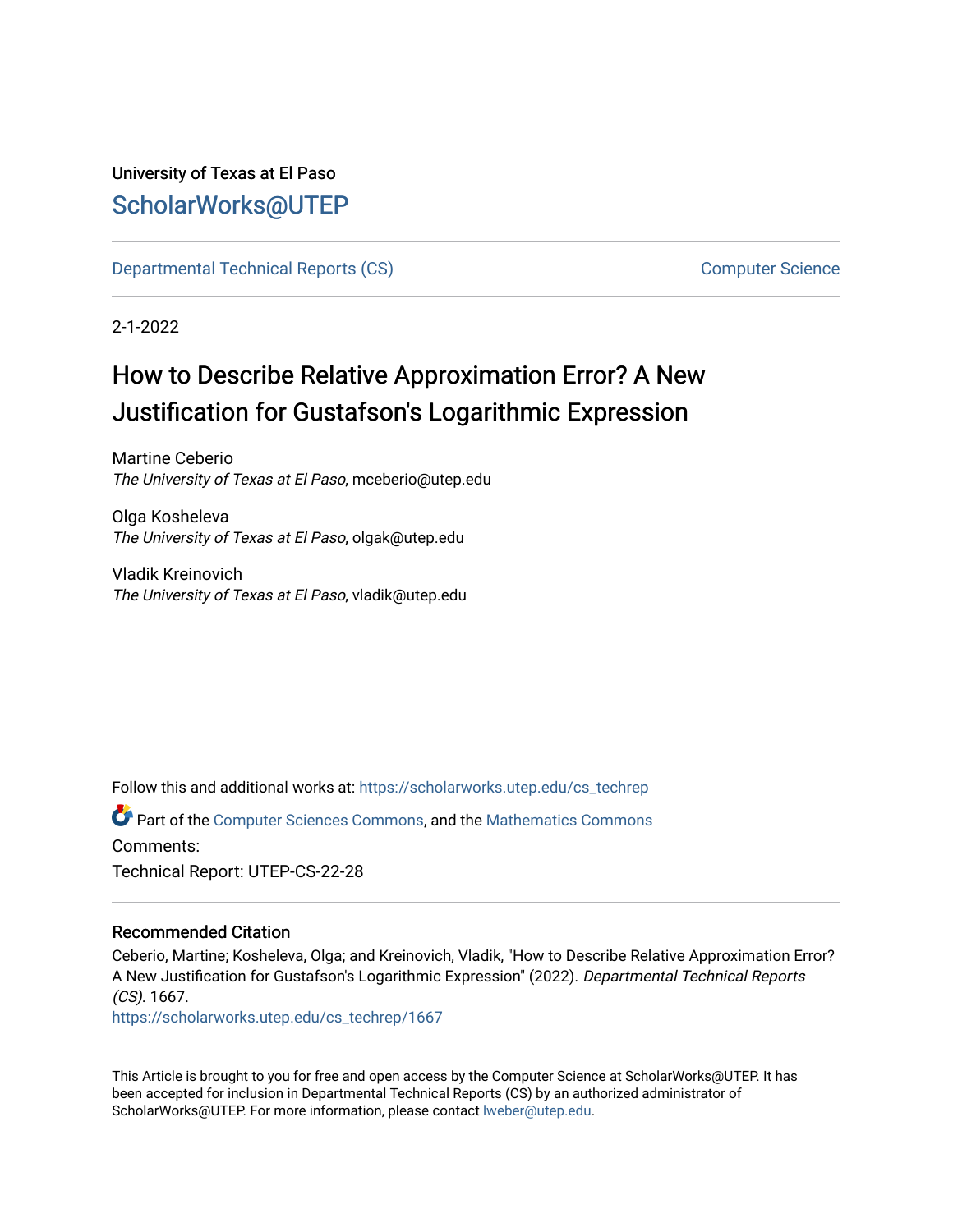# How to Describe Relative Approximation Error? A New Justification for Gustafson's Logarithmic Expression

Martine Ceberio, Olga Kosheleva, and Vladik Kreinovich

Abstract How can we describe relative approximation error? When the value *b* approximate a value *a*, the usual description of this error is the ratio  $|b - a|/|a|$ . The problem with this approach is that, contrary to our intuition, we get different numbers gauging how well *a* approximates *b* and how well *b* approximates *a*. To avoid this problem, John Gustafson proposed to use the logarithmic measure  $\ln(b/a)$ . In this paper, we show that this is, in effect, the only regular scale-invariant way to describe the relative approximation error.

# 1 Formulation of the Problem

It is desirable to describe relative approximation error. If we use a value *a* to approximate a value *b*, then the natural number of accuracy of this approximation is the absolute value  $|a - b|$  of the difference between these two values. This quantity is known as the *absolute approximation error*.

In situations when both *a* and *b* represent values of some physical quantity, the absolute error changes when we replace the original measuring unit with the one which is  $\lambda > 0$  times smaller. After this replacements, the numerical values describing the corresponding quantities get multiplied by  $\lambda: a \mapsto a' = \lambda \cdot a$  and  $b \mapsto b' = \lambda \cdot b$ ; for example, if we replace meters by centimeters, 1.7 m becomes  $100 \cdot 1.7 = 170$  cm. In this case, the numerical value of the absolute approximation error also gets multiplied by  $\lambda$  :

$$
|a'-b'|=|\lambda\cdot a-\lambda\cdot b|=\lambda\cdot|a-b|.
$$

Martine Ceberio, Olga Kosheleva and Vladik Kreinovich

University of Texas at El Paso, 500 W. University, El Paso, TX 79968, USA

e-mail: mceberio@utep.edu, olgak@utep.edu, vladik@utep.edu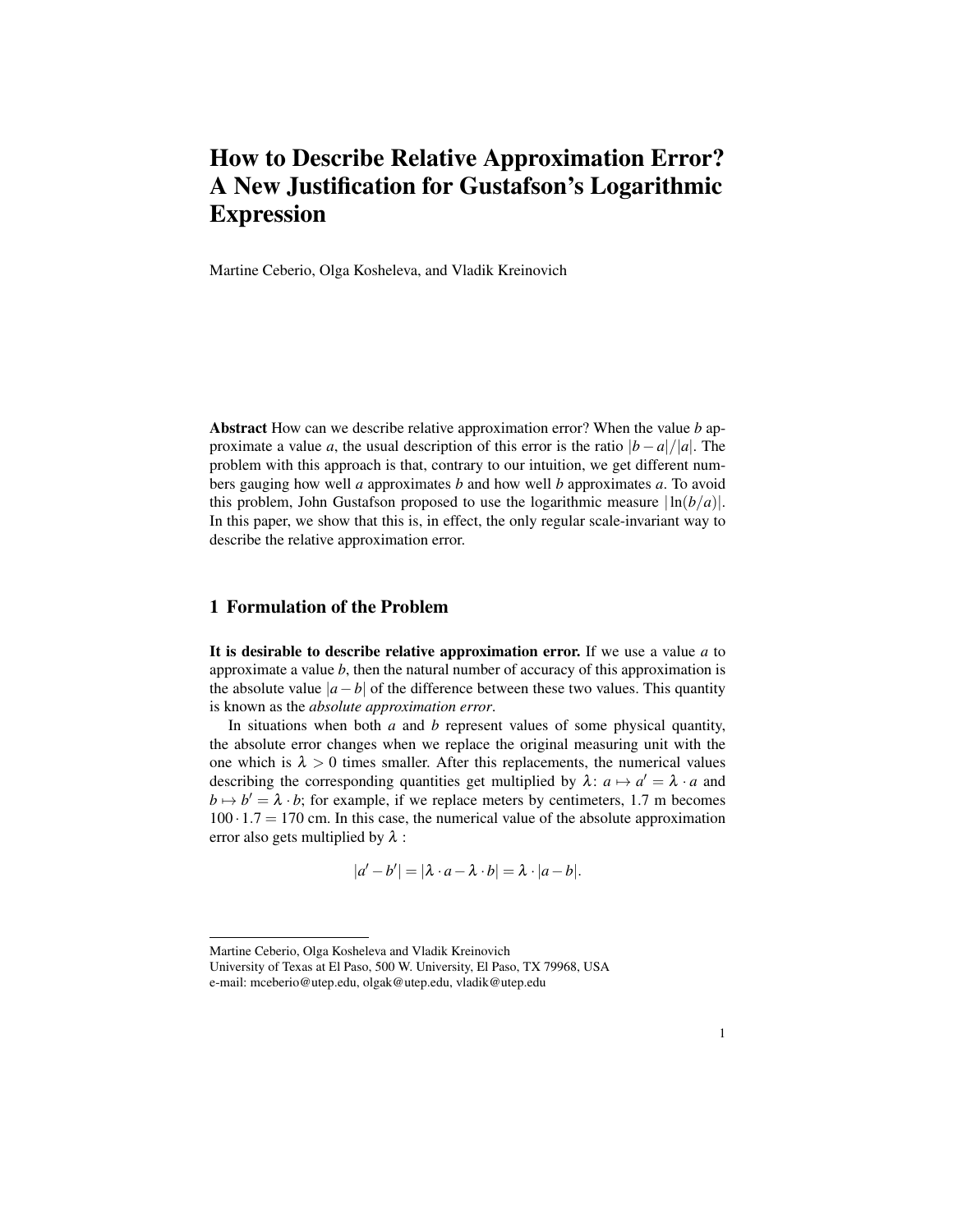However, it is sometimes desirable to provide a measure of approximation error that would not depend on the choice of the measuring unit. Such measures are known as *relative approximation error*.

Traditional description of relative approximation error and its limitations. Usually, the relative approximation errors is described by the ratio

$$
\frac{|a-b|}{b};\tag{1}
$$

see, e.g., [3].

The problem with this measure is that intuitively, the value *a* approximates the value *b* with exactly the same accuracy as *b* approximates *a*. However, with the measure (1), this is not true. For example, 0.8 approximates 1 with relative accuracy

$$
\frac{|0.8-1|}{1} = 0.2,
$$

while 1 approximates 0.8 with relative accuracy

$$
\frac{|1-0.8|}{0.8} = 0.25 \neq 0.2.
$$

Logarithmic measure of relative accuracy. To avoid the above-described asymmetry, John Gustafson [2] proposed to use the following alternative expression for relative approximation accuracy

$$
|\ln(a/b)|.\t(2)
$$

One can easily check that this expression is indeed symmetric:  $|\ln(a/b)| = |\ln(b/a)|$ .

Natural question. There can be several different symmetric measures, why logarithmic one?

What we do in this paper. In this paper, we provide a natural explanation for selecting the logarithmic measure.

## 2 Why Logarithmic Measure: An Explanation

What we want. What we want is, in effect, a metric on the set  $\mathbb{R}_+$  of all positive real numbers, i.e., a function  $d(a,b) \ge 0$  for which:

- $d(a,b) = 0$  if and only if  $a = b$ ;
- $d(a,b) = d(b,a)$  for all *a* and *b*, and
- $d(a, c) \leq d(a, b) + d(b, c)$  for all *a*, *b*, and *c*.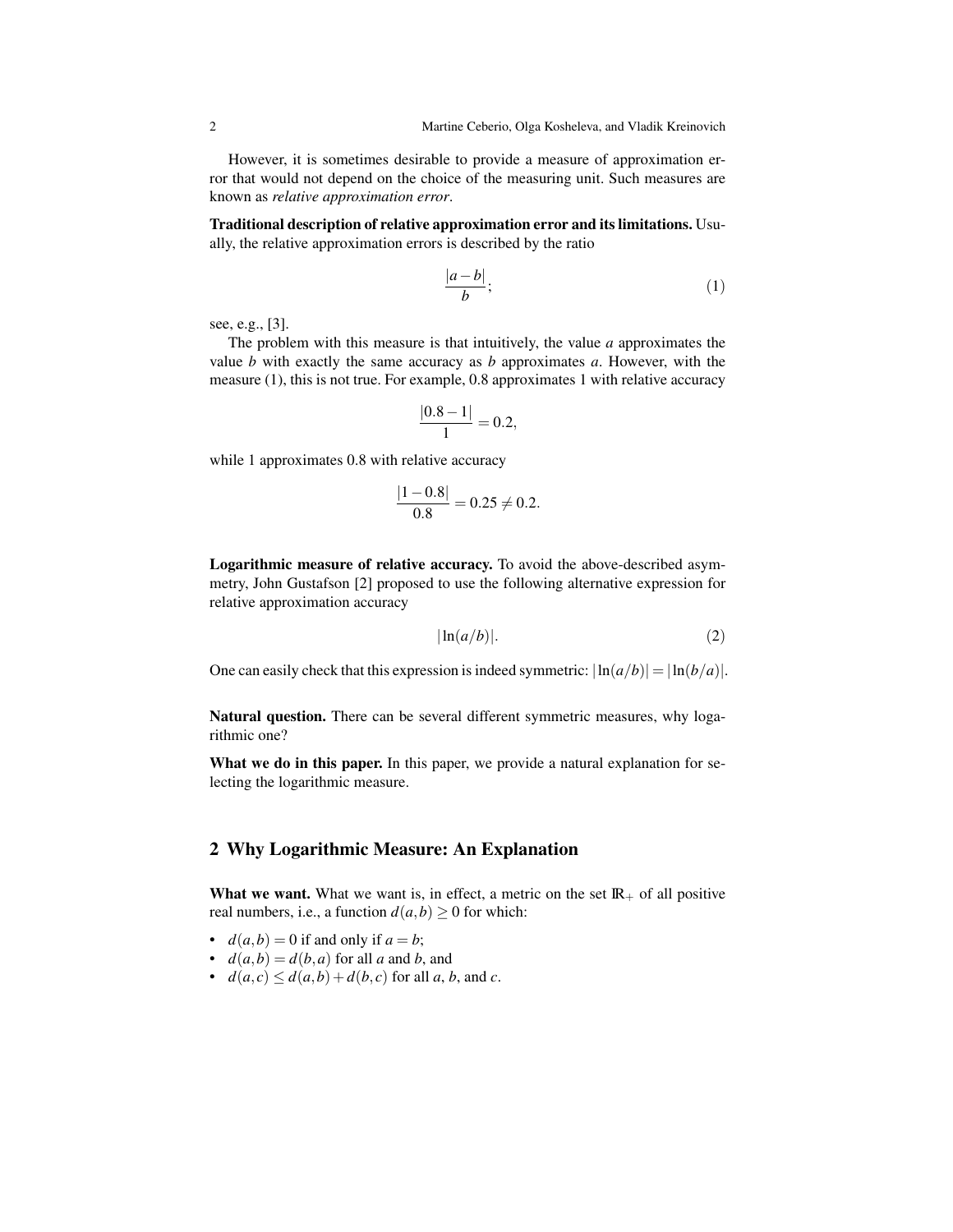How to Describe Relative Approximation Error? 3

We want this metric to be *scale-invariant* in the following precise sense:

**Definition 1.** We say that a metric  $d(a,b)$  on the set of all positive real numbers is scale-invariant *if*

$$
d(\lambda \cdot a, \lambda \cdot b) = d(a, b) \tag{3}
$$

*for all*  $\lambda > 0$ *, a*  $> 0$ *, and b*  $> 0$ *.* 

It is also reasonable to require that the desired metric  $-$  just like the usual Euclidean metric  $-$  is uniquely generated by its local properties, in the sense that the distance between every two points is equal to the length of the shortest path connecting these points:

**Definition 2.** Let M be a metric space with metric  $d(a,b)$ .

- *• By a* path *s from a point a* ∈ *M to a point b* ∈ *M, we mean continuous mapping*  $s : [0,1] \mapsto M$ .
- **•** *We say that a path has length L if for every*  $\varepsilon > 0$  *there exists a*  $\delta > 0$  *such that if we have a sequence*  $t_0 = 0 < t_1 < \ldots < t_{n-1} < t_n = 1$  *for which*  $t_{i+1} - t_i \leq \delta$  *for all i, then*

$$
\left|\sum_{i=1}^{n-1}d(t_i,t_{i+1})-L\right|\leq \varepsilon.
$$

• We say that a metric  $d(a,b)$  is regular *if every two points*  $a,b \in M$  can be con*nected by a path of length*  $d(a,b)$ *.* 

#### Proposition 1.

- *• Every scale-invariant regular metric on the set of all positive real numbers has the form*  $d(a,b) = k \cdot |\ln(b/a)|$  *for some k* > 0*.*
- *For every k* > 0, the metric  $d(a,b) = k \cdot |\ln(b/a)|$  *is regular and scale-invariant.*

*Comment.* Thus, we have indeed justified the use of logarithmic metric.

**Proof.** It is easy to see that the metric  $d(a,b) = k \cdot |\ln(b/a)|$  is regular and scaleinvariant. Let us prove that, vice versa, every scale-invariant regular metric on the set of all positive numbers has this form.

Let us first note that on the shortest path, each point occurs only once: otherwise, if had a point *c* repeated twice, we could cut out the part of the path that connect the first and second occurrences of this point, and thus get an even shorter path.

On the set of all positive real line, the only path between two points  $a < b$  that does not contain repetitions in a continuous monotonic mapping of the interval [0,1] into the interval  $[a, b]$ . So, this is the shortest path.

On each shortest path between the point *a* and *c* for which  $a < c$ , for each intermediate point *b*, we have  $d(a, c) = d(a, b) + d(b, c)$ . Indeed, the sequence  $t_i$  contains a point  $t_j$  close to *b*, thus each sum  $\sum d(t_i, t_{i+1})$  is close to the sum of two subsums – before this point and after this point. When  $\varepsilon \to 0$ , the first subsum – corresponding to the shortest path from *a* to  $b$  – tends to  $d(a, b)$ , and the second subsum tends to  $d(b, c)$ . Thus, in the limit, for all  $a < b < c$ , we indeed have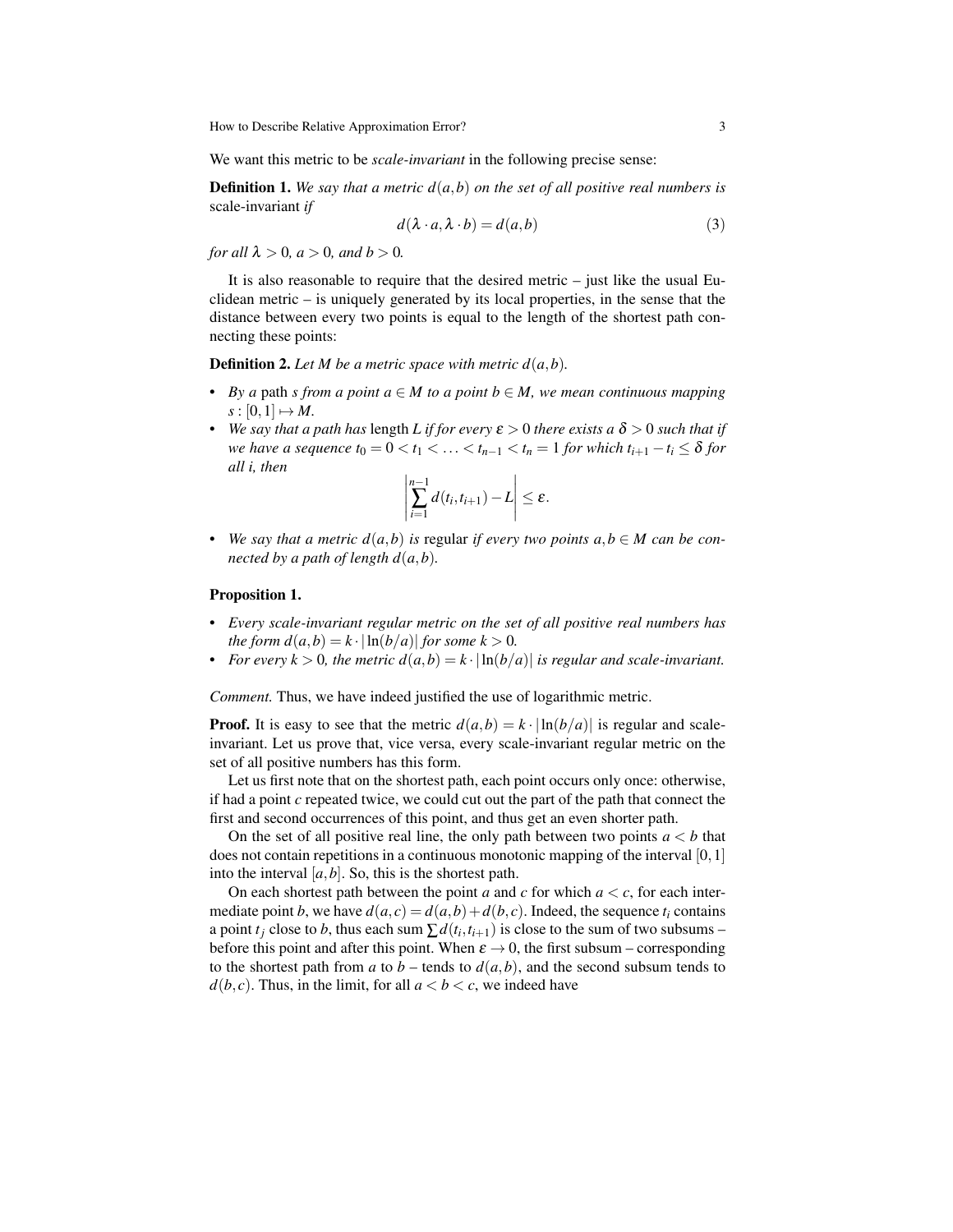4 Martine Ceberio, Olga Kosheleva, and Vladik Kreinovich

$$
d(a,c) = d(a,b) + d(b,c).
$$
 (4)

By scale-invariance, for  $\lambda = 1/a$ , we have  $d(a,b) = d(1,b/a)$ . For all  $x > 1$ , let us denote  $f(x) \stackrel{\text{def}}{=} d(1,x)$ . In these terms, for  $a < b$ , we have  $d(a,b) = f(b/a)$  and thus, the equality (4) takes the form  $f(c/a) = f(b/a) + f(c/b)$ . In particular, for each  $x \ge 1$  and  $y \ge 1$ , we can take  $a = 1$ ,  $b = x$ , and  $c = x \cdot y$ , and conclude that  $f(x \cdot y) = f(x) + f(y)$ . It is known (see, e.g., [1]) that the only non-negative nonzero solutions to this functional equation are  $f(x) = k \cdot \ln(x)$  for some  $k > 0$ . Thus, indeed, for  $a < b$ , we have  $d(a,b) = f(b/a) = k \cdot \ln(b/a)$ . Since  $d(a,b) = d(b,a)$ , for  $a > b$ , we get  $d(a,b) = d(b,a) = k \cdot \ln(a/b)$ , i.e., exactly  $d(a,b) = k \cdot \ln(b/a)$ .

The proposition is proven.

## 3 Related Result

In the previous text, we considered situations in which we can select different measuring units. For some quantities, we can select different starting points: e.g., when we measure time, we can start from any moment of time. In such quantities, if we select a new starting point which is  $a_0$  moments earlier, then the numerical value corresponding to the same moment of time is shifted from *a* to  $a \mapsto a' = a + a_0$ . In sich cases, it is reasonable to consider shift-invariant metrics:

Definition 3. *We say that a metric d*(*a*,*b*) *on the set of all real numbers is* shiftinvariant *if*

$$
d(a + a_0, b_0) = d(a, b)
$$
 (5)

*for all a, b, and*  $a_0$ *.* 

#### Proposition 2.

- *• Every shift-invariant regular metric on the set of all real numbers has the form*  $d(a,b) = k \cdot |a-b|$  *for some k* > 0*.*
- *For every k* > 0*, the metric d*( $a$ *,b*) =  $k \cdot |a-b|$  *is regular and shift-invariant.*

*Comment.* So, in this case, we get the usual description of the absolute approximation error.

**Proof.** It is easy to see that the metric  $d(a,b) = k \cdot |a-b|$  is regular and shiftinvariant. Let us prove that, vice versa, every shift-invariant regular metric on the set of all real numbers has this form.

Similarly to the proof of Proposition 1, we conclude that for all  $a < b < c$ , the equality (4) is satisfied.

By shift-invariance, for  $a_0 = -b$ , we have  $d(a, b) = d(0, b - a)$ . For all  $x > 0$ , let us denote  $g(x) \stackrel{\text{def}}{=} d(0, x)$ . In these terms, for  $a < b$ , we have  $d(a, b) = g(b - a)$  and thus, the equality (4) takes the form  $g(c-a) = g(b-a) + g(c-b)$ . In particular, for each  $x \ge 1$  and  $y \ge 1$ , we can take  $a = 0$ ,  $b = x$ , and  $c = x + y$ , and conclude